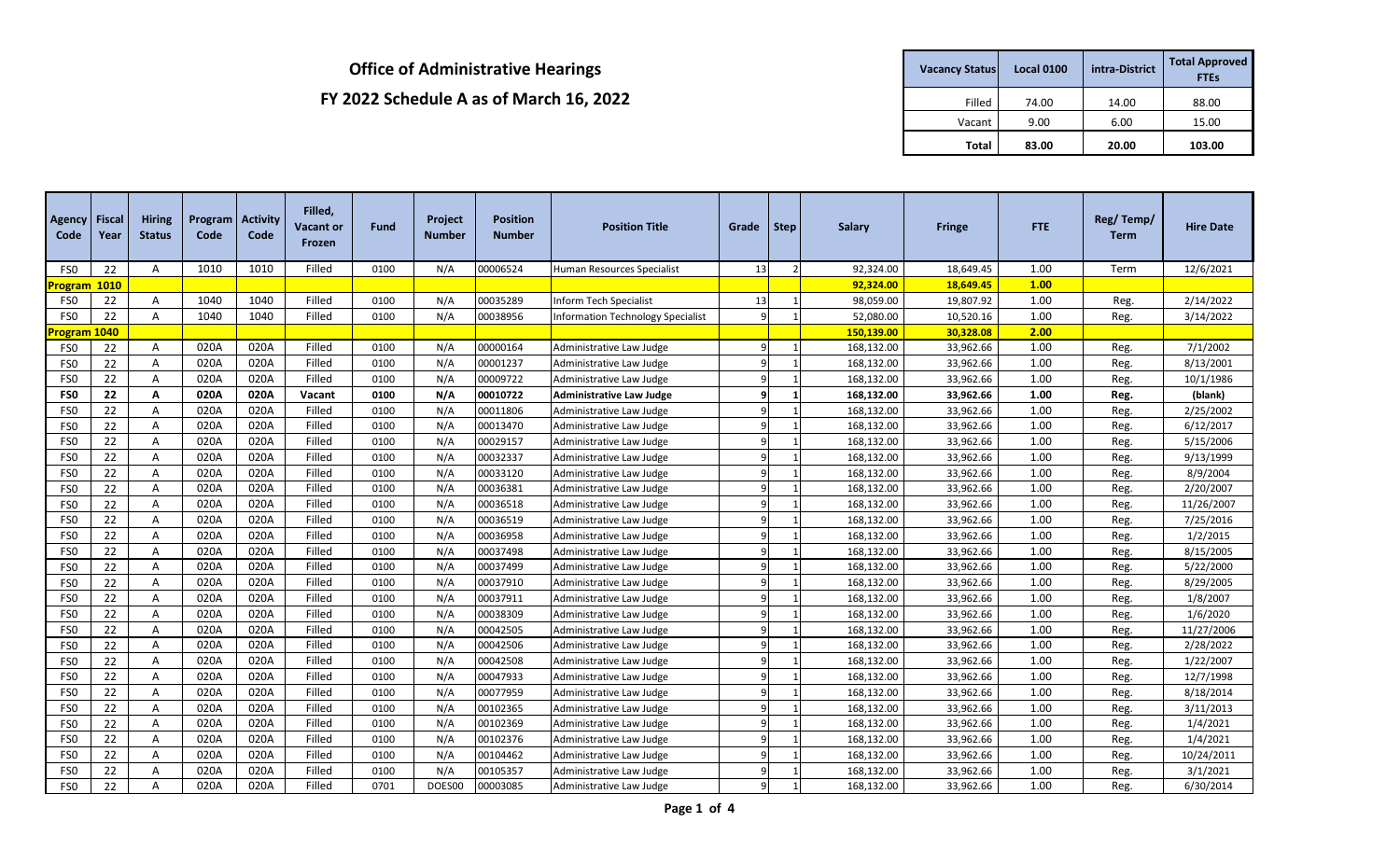| <b>Vacancy Status</b> | <b>Local 0100</b> | intra-District | <b>Total Approved</b><br><b>FTEs</b> |  |  |  |
|-----------------------|-------------------|----------------|--------------------------------------|--|--|--|
| Filled                | 74.00             | 14.00          | 88.00                                |  |  |  |
| Vacant                | 9.00              | 6.00           | 15.00                                |  |  |  |
| Total                 | 83.00             | 20.00          | 103.00                               |  |  |  |

| <b>Agency</b><br>Code | <b>Fiscal</b><br>Year | <b>Hiring</b><br><b>Status</b> | Program<br>Code | <b>Activity</b><br>Code | Filled,<br><b>Vacant or</b><br>Frozen | <b>Fund</b> | Project<br><b>Number</b> | <b>Position</b><br><b>Number</b> | <b>Position Title</b>               | Grade                   | Step     | <b>Salary</b> | <b>Fringe</b> | <b>FTE</b>   | Reg/Temp/<br><b>Term</b> | <b>Hire Date</b> |
|-----------------------|-----------------------|--------------------------------|-----------------|-------------------------|---------------------------------------|-------------|--------------------------|----------------------------------|-------------------------------------|-------------------------|----------|---------------|---------------|--------------|--------------------------|------------------|
| FS <sub>0</sub>       | 22                    | Α                              | 020A            | 020A                    | Filled                                | 0701        | DOES00                   | 00004256                         | Administrative Law Judge            | $\overline{9}$          |          | 168,132.00    | 33,962.66     | 1.00         | Reg.                     | 7/26/2004        |
| FS <sub>0</sub>       | 22                    | Α                              | 020A            | 020A                    | Filled                                | 0701        | DOES00                   | 00015529                         | Administrative Law Judge            | 9                       |          | 168,132.00    | 33,962.66     | 1.00         | Reg.                     | 8/6/2007         |
| FS0                   | 22                    | А                              | 020A            | 020A                    | Filled                                | 0701        | DOES00                   | 00037495                         | Administrative Law Judge            | 9                       |          | 168,132.00    | 33,962.66     | 1.00         | Reg.                     | 5/16/2018        |
| FS0                   | 22                    | A                              | 020A            | 020A                    | Filled                                | 0701        | DOES00                   | 00037907                         | Administrative Law Judge            | 9                       |          | 168,132.00    | 33,962.66     | 1.00         | Reg.                     | 8/29/2005        |
| FS0                   | 22                    | A                              | 020A            | 020A                    | Filled                                | 0701        | DOES00                   | 00037912                         | Administrative Law Judge            | $\mathsf{q}$            |          | 168,132.00    | 33,962.66     | 1.00         | Reg.                     | 8/29/2005        |
| FS <sub>0</sub>       | 22                    | A                              | 020A            | 020A                    | Filled                                | 0701        | DOES00                   | 00102366                         | Administrative Law Judge            | 9                       |          | 168,132.00    | 33,962.66     | 1.00         | Reg.                     | 1/4/2021         |
| FS <sub>0</sub>       | 22                    | А                              | 020A            | 020A                    | Vacant                                | 0701        | <b>UPL000</b>            | 00037494                         | <b>Administrative Law Judge</b>     | 9                       |          | 168,132.00    | 33,962.66     | 1.00         | Reg.                     | (blank)          |
| FS <sub>0</sub>       | 22                    | А                              | 020A            | 020A                    | Vacant                                | 0701        | <b>UPL000</b>            | 00037496                         | <b>Administrative Law Judge</b>     | 9                       |          | 168,132.00    | 33,962.66     | 1.00         | Reg.                     | (blank)          |
| FS <sub>0</sub>       | 22                    | A                              | 020A            | 020A                    | Filled                                | 0701        | UPL000                   | 00037909                         | Administrative Law Judge            | $\mathbf{q}$            |          | 168,132.00    | 33,962.66     | 1.00         | Reg.                     | 8/29/2005        |
| FS <sub>0</sub>       | 22                    | A                              | 020A            | 020A                    | Vacant                                | 0701        | <b>UPL000</b>            | 00042509                         | <b>Administrative Law Judge</b>     | 9                       |          | 168,132.00    | 33,962.66     | 1.00         | Reg.                     | (blank)          |
| Program               | 0202A                 |                                |                 |                         |                                       |             |                          |                                  |                                     |                         |          | 6,557,148.00  | 1,324,543.90  | 39.00        |                          |                  |
| FS <sub>0</sub>       | 22                    | Α                              | 030A            | 030A                    | Filled                                | 0100        | N/A                      | 00012447                         | <b>General Counsel</b>              | $\overline{2}$          | $\Omega$ | 178,602.00    | 36,077.60     | 1.00         | Reg.                     | 2/25/2013        |
| FS <sub>0</sub>       | 22                    | Α                              | 030A            | 030A                    | Filled                                | 0100        | N/A                      | 00029149                         | <b>Deputy General Counsel</b>       | 1                       |          | 147,900.00    | 29,875.80     | 1.00         | Reg.                     | 5/3/2015         |
| FS0                   | 22                    | A                              | 030A            | 030A                    | Filled                                | 0100        | N/A                      | 00033013                         | <b>Records Management Assistant</b> | -6                      |          | 42,704.00     | 8,626.21      | 1.00         | Term                     | 4/12/2021        |
| FS <sub>0</sub>       | 22                    | A                              | 030A            | 030A                    | Vacant                                | 0100        | N/A                      | 00033051                         | <b>Legal Assistant (Court)</b>      | $\overline{7}$          | $\Omega$ | 47,317.00     | 9,558.03      | 1.00         | Reg.                     | (blank)          |
| FS <sub>0</sub>       | 22                    | A                              | 030A            | 030A                    | Vacant                                | 0100        | N/A                      | 00036334                         | <b>Attorney Advisor</b>             | 12                      | $\Omega$ | 88,093.00     | 17,794.79     | 1.00         | Reg.                     | (blank)          |
| FS <sub>0</sub>       | 22                    | Α                              | 030A            | 030A                    | Filled                                | 0100        | N/A                      | 00037946                         | <b>Attorney Advisor</b>             | 14                      |          | 144,431.00    | 29,175.06     | 1.00         | Reg.                     | 2/23/2015        |
| FS <sub>0</sub>       | 22                    | Α                              | 030A            | 030A                    | Filled                                | 0100        | N/A                      | 00037949                         | <b>Attorney Advisor</b>             | 12                      |          | 91,031.00     | 18,388.26     | 1.00         | Reg.                     | 10/1/2019        |
| FS <sub>0</sub>       | 22                    | Α                              | 030A            | 030A                    | Filled                                | 0100        | N/A                      | 00038311                         | <b>Attorney Advisor</b>             | 12                      |          | 88,093.00     | 17,794.79     | 1.00         | Reg.                     | 9/27/2021        |
| FS <sub>0</sub>       | 22                    | Α                              | 030A            | 030A                    | Filled                                | 0100        | N/A                      | 00073636                         | Paralegal Specialist                | 9                       |          | 60,814.00     | 12,284.43     | 1.00         | Reg.                     | 2/16/2021        |
| FS <sub>0</sub>       | 22                    | А                              | 030A            | 030A                    | Vacant                                | 0100        | N/A                      | 00073638                         | <b>Paralegal Specialist</b>         | $\mathbf{q}$            | $\Omega$ | 57,162.00     | 11,546.72     | 1.00         | Reg.                     | (blank)          |
| FS <sub>0</sub>       | 22                    | A                              | 030A            | 030A                    | Filled                                | 0100        | N/A                      | 00073639                         | Paralegal Specialist                | $\mathsf{q}$            |          | 71,770.00     | 14,497.54     | 1.00         | Reg.                     | 10/3/2011        |
| FS <sub>0</sub>       | 22                    | A                              | 030A            | 030A                    | Filled                                | 0100        | N/A                      | 00099474                         | <b>LAW CLERK</b>                    | 9                       |          | 52,080.00     | 10,520.16     | 1.00         | Term                     | 9/13/2021        |
| FS <sub>0</sub>       | 22                    | F.                             | 030A            | 030A                    | Filled                                | 0100        | N/A                      | 00099475                         | <b>LAW CLERK</b>                    | 9                       |          | 52,080.00     | 10,520.16     | 1.00         | Term                     | 11/8/2021        |
| FS <sub>0</sub>       | 22                    | Α                              | 030A            | 030A                    | Filled                                | 0100        | N/A                      | 00099476                         | <b>LAW CLERK</b>                    | $\mathsf{q}$            |          | 52,080.00     | 10,520.16     | 1.00         | Term                     | 11/8/2021        |
| FS <sub>0</sub>       | 22                    | Α                              | 030A            | 030A                    | Filled                                | 0100        | N/A                      | 00099477                         | <b>LAW CLERK</b>                    | $\mathsf{q}$            |          | 52,080.00     | 10,520.16     | 1.00         | Term                     | 11/8/2021        |
| FS <sub>0</sub>       | 22                    | A                              | 030A            | 030A                    | Filled                                | 0100        | N/A                      | 00099478                         | <b>LAW CLERK</b>                    | 9                       |          | 52,080.00     | 10,520.16     | 1.00         | Term                     | 11/8/2021        |
| FS <sub>0</sub>       | 22                    | A                              | 030A            | 030A                    | Filled                                | 0100        | N/A                      | 00099723                         | <b>LAW CLERK</b>                    | 9                       |          | 52,080.00     | 10,520.16     | 1.00         | Term                     | 3/29/2021        |
| FS <sub>0</sub>       | 22                    | A                              | 030A            | 030A                    | Filled                                | 0701        | UPL000                   | 00073637                         | <b>Attorney Advisor</b>             | 12                      |          | 91,031.00     | 18,388.26     | 1.00         | Reg.                     | 1/19/2021        |
| FS <sub>0</sub>       | 22                    | A                              | 030A            | 030A                    | Vacant                                | 0701        | <b>UPL000</b>            | 00102374                         | <b>Program Analyst</b>              | 9                       | $\Omega$ | 52,080.00     | 10,520.16     | 1.00         | Reg.                     | (blank)          |
| Program 030A          |                       |                                |                 |                         |                                       |             |                          |                                  |                                     |                         |          | 1,473,508.00  | 297,648.62    | <b>19.00</b> |                          |                  |
| FS <sub>0</sub>       | 22                    | A                              | 040A            | 040A                    | Filled                                | 0100        | N/A                      | 00002582                         | <b>Legal Assistant (Court)</b>      | $\overline{7}$          | 10       | 62,122.00     | 12,548.64     | 1.00         | Reg.                     | 5/5/2014         |
| FS0                   | 22                    | A                              | 040A            | 040A                    | Filled                                | 0100        | N/A                      | 00007142                         | <b>CUSTOMER SERVICES REP</b>        | $\overline{7}$          |          | 53,897.00     | 10,887.19     | 1.00         | Reg.                     | 6/24/2019        |
| FS <sub>0</sub>       | 22                    | А                              | 040A            | 040A                    | Filled                                | 0100        | N/A                      | 00009163                         | <b>Legal Assistant (Court)</b>      | $\overline{\mathbf{z}}$ |          | 50,607.00     | 10,222.61     | 1.00         | Term                     | 9/14/2020        |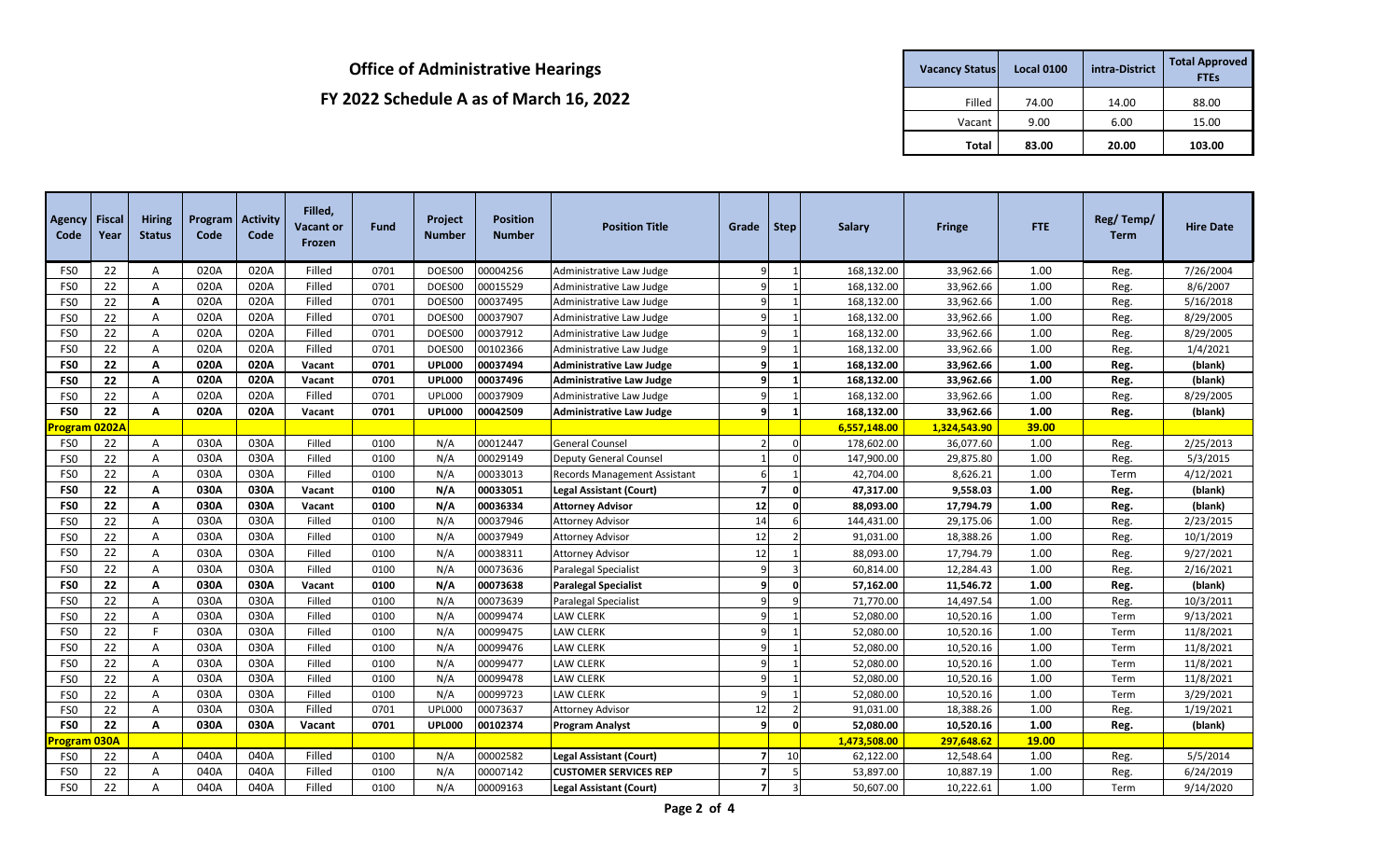| <b>Vacancy Status</b> | <b>Local 0100</b> | intra-District | <b>Total Approved</b><br><b>FTEs</b> |
|-----------------------|-------------------|----------------|--------------------------------------|
| Filled                | 74.00             | 14.00          | 88.00                                |
| Vacant                | 9.00              | 6.00           | 15.00                                |
| Total                 | 83.00             | 20.00          | 103.00                               |

| Agency<br>Code  | <b>Fiscal</b><br>Year | <b>Hiring</b><br><b>Status</b> | Program<br>Code | <b>Activity</b><br>Code | Filled,<br><b>Vacant or</b><br>Frozen | <b>Fund</b> | Project<br><b>Number</b> | <b>Position</b><br><b>Number</b> | <b>Position Title</b>                 | Grade                   | Step         | <b>Salary</b> | <b>Fringe</b> | <b>FTE</b> | Reg/Temp/<br><b>Term</b> | <b>Hire Date</b> |
|-----------------|-----------------------|--------------------------------|-----------------|-------------------------|---------------------------------------|-------------|--------------------------|----------------------------------|---------------------------------------|-------------------------|--------------|---------------|---------------|------------|--------------------------|------------------|
| FS <sub>0</sub> | 22                    | A                              | 040A            | 040A                    | Filled                                | 0100        | N/A                      | 00011339                         | Supervisory Clerk of the Court        | 14                      | $\Omega$     | 115,566.00    | 23,344.33     | 1.00       | Reg.                     | 3/19/2007        |
| FS <sub>0</sub> | 22                    | A                              | 040A            | 040A                    | Vacant                                | 0100        | N/A                      | 00011946                         | <b>Legal Assistant (Court)</b>        | $\overline{7}$          | $\Omega$     | 47,317.00     | 9,558.03      | 1.00       | Reg.                     | (blank)          |
| FS <sub>0</sub> | 22                    | Α                              | 040A            | 040A                    | Filled                                | 0100        | N/A                      | 00012480                         | <b>Legal Assistant (Court)</b>        | $\overline{7}$          |              | 47,317.00     | 9,558.03      | 1.00       | Reg.                     | 12/6/2021        |
| FS <sub>0</sub> | 22                    | Α                              | 040A            | 040A                    | Filled                                | 0100        | N/A                      | 00012735                         | <b>Legal Assistant (Court)</b>        | $\overline{7}$          |              | 50,607.00     | 10,222.61     | 1.00       | Reg.                     | 10/15/2019       |
| FS <sub>0</sub> | 22                    | A                              | 040A            | 040A                    | Filled                                | 0100        | N/A                      | 00013817                         | <b>Records Management Assistant</b>   | 6                       |              | 48,656.00     | 9,828.51      | 1.00       | Reg.                     | 4/27/2020        |
| FS <sub>0</sub> | 22                    | A                              | 040A            | 040A                    | Vacant                                | 0100        | N/A                      | 00018397                         | <b>Customer Service Coordinator</b>   | 13                      | $\Omega$     | 98,176.00     | 19,831.55     | 1.00       | Reg.                     | (blank)          |
| FS <sub>0</sub> | 22                    | A                              | 040A            | 040A                    | Filled                                | 0100        | N/A                      | 00029176                         | <b>Legal Assistant (Court)</b>        | $\overline{7}$          |              | 50,607.00     | 10,222.61     | 1.00       | Reg.                     | 12/6/2021        |
| FS <sub>0</sub> | 22                    | A                              | 040A            | 040A                    | Filled                                | 0100        | N/A                      | 00032358                         | <b>Legal Administrative Specialis</b> | 9                       |              | 69,944.00     | 14,128.69     | 1.00       | Reg.                     | 6/25/2007        |
| FS <sub>0</sub> | 22                    | A                              | 040A            | 040A                    | Filled                                | 0100        | N/A                      | 00032429                         | <b>Legal Assistant (Court)</b>        | $\overline{ }$          |              | 48,962.00     | 9,890.32      | 1.00       | Reg.                     | 6/21/2021        |
| FS <sub>0</sub> | 22                    | A                              | 040A            | 040A                    | Filled                                | 0100        | N/A                      | 00032497                         | Legal Assistant (Court)               | $\overline{7}$          |              | 50,607.00     | 10,222.61     | 1.00       | Reg.                     | 10/15/2019       |
| FS <sub>0</sub> | 22                    | A                              | 040A            | 040A                    | Filled                                | 0100        | N/A                      | 00032818                         | <b>Legal Administrative Specialis</b> | 9                       |              | 60,814.00     | 12,284.43     | 1.00       | Reg.                     | 8/19/2019        |
| FS <sub>0</sub> | 22                    | A                              | 040A            | 040A                    | Filled                                | 0100        | N/A                      | 00034302                         | <b>Legal Administrative Specialis</b> | 9                       |              | 69,944.00     | 14,128.69     | 1.00       | Reg.                     | 9/17/2007        |
| FS <sub>0</sub> | 22                    | A                              | 040A            | 040A                    | Filled                                | 0100        | N/A                      | 00034306                         | Deputy Clerk of the Court             | 11                      |              | 84,586.00     | 17,086.37     | 1.00       | Reg.                     | 6/21/2021        |
| FS <sub>0</sub> | 22                    | $\mathsf{A}$                   | 040A            | 040A                    | Filled                                | 0100        | N/A                      | 00036383                         | <b>Legal Assistant (Court)</b>        | $\overline{7}$          |              | 53,897.00     | 10,887.19     | 1.00       | Reg.                     | 8/5/2019         |
| FS <sub>0</sub> | 22                    | $\mathsf{A}$                   | 040A            | 040A                    | Filled                                | 0100        | N/A                      | 00036545                         | Deputy Clerk of the Court             | 11                      |              | 70,488.12     | 14,238.60     | 1.00       | Reg.                     | 2/3/2020         |
| FS <sub>0</sub> | 22                    | A                              | 040A            | 040A                    | Filled                                | 0100        | N/A                      | 00038312                         | <b>Legal Assistant (Court)</b>        | $\overline{7}$          |              | 50,607.00     | 10,222.61     | 1.00       | Reg.                     | 4/15/2019        |
| FS <sub>0</sub> | 22                    | $\mathsf{A}$                   | 040A            | 040A                    | Filled                                | 0100        | N/A                      | 00046150                         | <b>CUSTOMER SERVICES REP</b>          | $\overline{\mathbf{z}}$ |              | 48,962.00     | 9,890.32      | 1.00       | Term                     | 8/19/2019        |
| FS <sub>0</sub> | 22                    | A                              | 040A            | 040A                    | Filled                                | 0100        | N/A                      | 00073631                         | <b>Legal Assistant (Court)</b>        | $\overline{\mathbf{z}}$ |              | 57,187.00     | 11,551.77     | 1.00       | Reg.                     | 10/11/2011       |
| FS <sub>0</sub> | 22                    | A                              | 040A            | 040A                    | Filled                                | 0100        | N/A                      | 00073632                         | <b>Legal Assistant (Court)</b>        | $\overline{\mathbf{z}}$ | $\mathbf{3}$ | 50,607.00     | 10,222.61     | 1.00       | Reg.                     | 9/30/2019        |
| FS <sub>0</sub> | 22                    | A                              | 040A            | 040A                    | Filled                                | 0100        | N/A                      | 00073633                         | <b>Legal Assistant (Court)</b>        | $\overline{7}$          | 10           | 62,122.00     | 12,548.64     | 1.00       | Reg.                     | 10/12/2010       |
| FS <sub>0</sub> | 22                    | A                              | 040A            | 040A                    | Filled                                | 0100        | N/A                      | 00073634                         | <b>Legal Assistant (Court)</b>        | $\overline{\mathbf{z}}$ |              | 47,317.00     | 9,558.03      | 1.00       | Reg.                     | 12/6/2021        |
| FS <sub>0</sub> | 22                    | A                              | 040A            | 040A                    | Vacant                                | 0100        | N/A                      | 00073640                         | <b>CUSTOMER SERVICES REP</b>          | $\overline{7}$          | $\Omega$     | 47,317.00     | 9,558.03      | 1.00       | Reg.                     | (blank)          |
| FS <sub>0</sub> | 22                    | A                              | 040A            | 040A                    | Filled                                | 0100        | N/A                      | 00077960                         | <b>Legal Assistant (Court)</b>        | $\overline{\mathbf{z}}$ |              | 55,542.00     | 11,219.48     | 1.00       | Reg.                     | 1/22/2019        |
| FS <sub>0</sub> | 22                    | A                              | 040A            | 040A                    | Filled                                | 0100        | N/A                      | 00102372                         | <b>Legal Assistant (Court)</b>        | $\overline{7}$          |              | 53,897.00     | 10,887.19     | 1.00       | Term                     | 11/23/2020       |
| FS <sub>0</sub> | 22                    | A                              | 040A            | 040A                    | Filled                                | 0100        | N/A                      | 00104463                         | <b>Legal Assistant (Court)</b>        | $\overline{7}$          |              | 47,317.00     | 9,558.03      | 1.00       | Term                     | 2/14/2022        |
| FS <sub>0</sub> | 22                    | Α                              | 040A            | 040A                    | Vacant                                | 0100        | N/A                      | 00104465                         | <b>Legal Assistant (Court)</b>        | $\overline{z}$          |              | 47,317.00     | 9,558.03      | 1.00       | Reg.                     | (blank)          |
| FS <sub>0</sub> | 22                    | A                              | 040A            | 040A                    | Filled                                | 0100        | N/A                      | 00104466                         | <b>Program Analyst</b>                | 9                       |              | 52,080.00     | 10,520.16     | 1.00       | Reg.                     | 2/14/2022        |
| FS <sub>0</sub> | 22                    | A                              | 040A            | 040A                    | Filled                                | 0701        | <b>UPL000</b>            | 00045498                         | <b>Legal Assistant (Court)</b>        | $\overline{7}$          |              | 48,962.00     | 9,890.32      | 1.00       | Reg.                     | 8/17/2020        |
| FS <sub>0</sub> | 22                    | A                              | 040A            | 040A                    | Vacant                                | 0701        | <b>UPL000</b>            | 00102370                         | Deputy Clerk of the Court             | 11                      | 0            | 84,586.00     | 17,086.37     | 1.00       | Term                     | (blank)          |
| FS <sub>0</sub> | 22                    | Α                              | 040A            | 040A                    | Filled                                | 0701        | <b>UPL000</b>            | 00102371                         | <b>Legal Assistant (Court)</b>        | $\overline{7}$          |              | 48,962.00     | 9,890.32      | 1.00       | Term                     | 11/23/2020       |
| FS <sub>0</sub> | 22                    | A                              | 040A            | 040A                    | Filled                                | 0701        | <b>UPL000</b>            | 00102373                         | <b>Legal Assistant (Court)</b>        | $\overline{7}$          |              | 47,317.00     | 9,558.03      | 1.00       | Term                     | 1/3/2022         |
| FS <sub>0</sub> | 22                    | A                              | 040A            | 040A                    | Filled                                | 0701        | DOE00                    | 00036285                         | <b>Legal Assistant (Court)</b>        | $\overline{7}$          |              | 48,962.00     | 9,890.32      | 1.00       | Reg.                     | 12/6/2021        |
| FS <sub>0</sub> | 22                    | A                              | 040A            | 040A                    | Filled                                | 0701        | DOE00                    | 00038202                         | Deputy Clerk of the Court             | 11                      |              | 75,643.20     | 15,279.93     | 1.00       | Reg.                     | 10/15/2018       |
| FS <sub>0</sub> | 22                    | A                              | 040A            | 040A                    | Vacant                                | 0701        | DOE00                    | 00073635                         | <b>Legal Administrative Specialis</b> | 9                       | $\mathbf 0$  | 57,162.00     | 11,546.72     | 1.00       | Reg.                     | (blank)          |